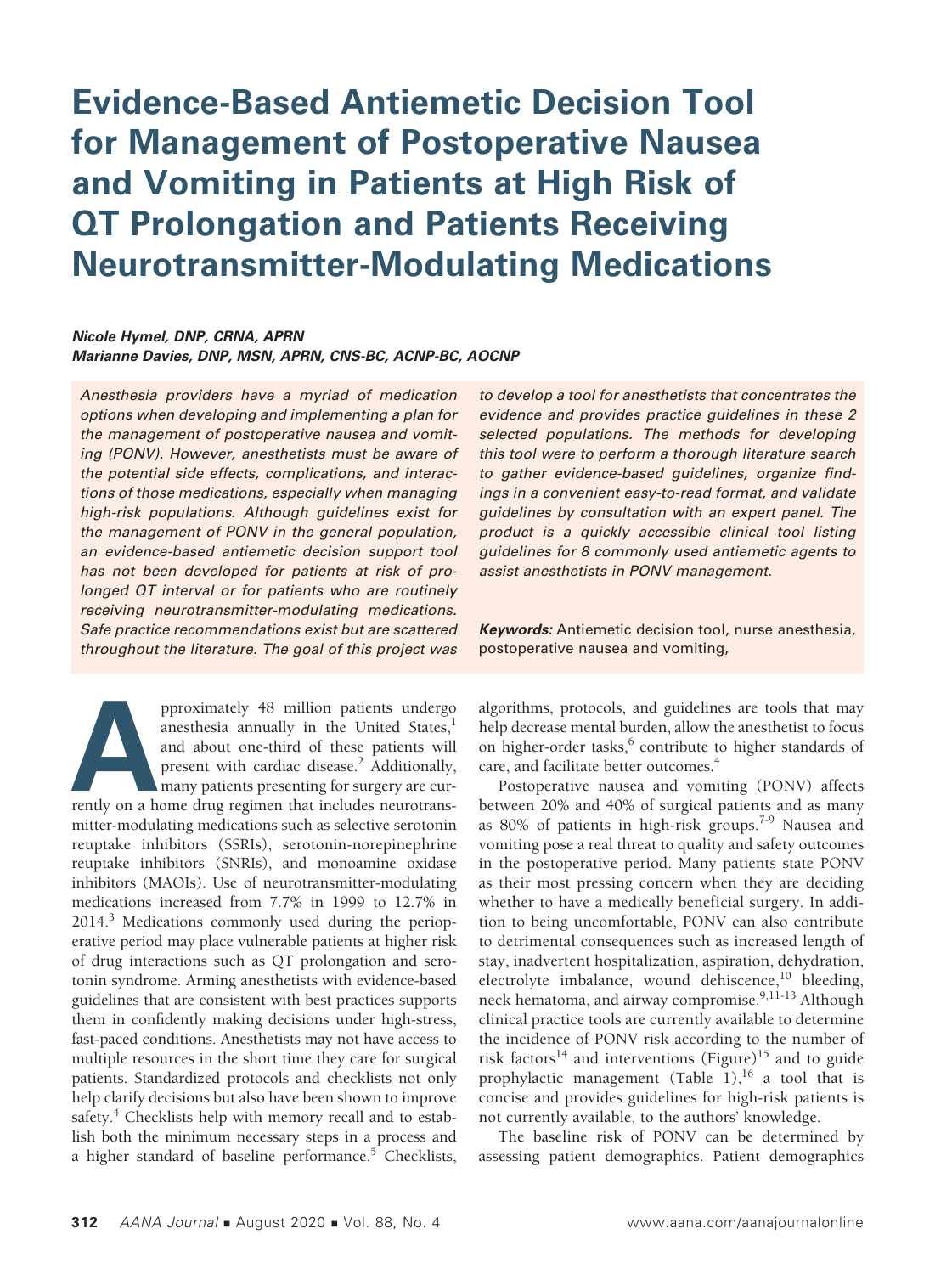| <b>Estimated Incidence of Postoperative Nausea and Vomiting</b>          |
|--------------------------------------------------------------------------|
| as a Function of Baseline Risk, on the Basis of the Assumption That Each |
| Intervention Reduces the Relative Risk by 26 Percent.                    |

|     | One     | Two | Three<br>Intervention Interventions Interventions Interventions | Four |
|-----|---------|-----|-----------------------------------------------------------------|------|
|     | percent |     |                                                                 |      |
| 10% |         | 5   |                                                                 |      |
| 20% | 15      | 11  | 8                                                               | 6    |
| 40% | 29      | 22  | 16                                                              | 12   |
| 60% | 44      | 33  | 24                                                              | 18   |
| 80% | 59      | 44  | 32                                                              | 24   |

\* The baseline risk levels of 10 percent, 20 percent, 40 percent, 60 percent, and 80 percent reflect the presence of 0, 1, 2, 3, and 4 risk factors, respectively, according to a simplified risk score.

**Figure.** Apfel PONV Risk Stratification Chart

Abbreviation: PONV, postoperative nausea and vomiting. (From Apfel et al.15 Copyright 2004 Massachusetts Medical Society. Reprinted with permission from Massachusetts Medical Society.)

that increase the risk of a patient experiencing PONV are female gender, history of PONV or motion sickness, being a nonsmoker, age younger than 50 years, general anesthesia (vs regional), duration of anesthesia, use of volatile anesthetics and nitrous oxide, use of postoperative opioids, and type of surgery.8,14 One point is awarded for each positive risk factor. Then points are totaled to determine PONV risk score.

The impetus for development of our antiemetic decision support tool stemmed from clinically practicing Certified Registered Nurse Anesthetists (CRNAs) who had concerns about potential drug interactions due to antiemetics' mechanism of action. The questions that guided the methods of tool development were as follows: (1) Do any of the commonly administered antiemetic medications actually pose a clinically significant risk to patients susceptible to QT prolongation or those receiving neurotransmitter-modulating agents? (2) What preexisting factors may potentiate QT prolongation in patients who are given antiemetics?

# **Review of Literature**

Eight commonly used medications were examined in the literature for safety of use in each of the high-risk project groups. Those medications are ondansetron, dexamethasone, metoclopramide, promethazine, prochlorperazine, diphenhydramine, scopolamine, and fosaprepitant.<sup>7,14</sup>

• *Ondansetron.* Hydroxytryptamine-3 receptor antagonists medications are one of the most commonly used antiemetics during the perioperative period.<sup>7</sup> They are nonsedating, generally well tolerated, and highly effective when used for prophylaxis and treatment of PONV.<sup>17</sup> Patients receiving ondansetron may experience side effects such as headache, dizziness, diarrhea, constipation, $^{17}$  and, most notably, QT prolongation. Factors that

place a patient at higher risk of QT prolongation include female gender, hypothyroidism, hypothermia, pheochromocytoma, hemodialysis, electrocardiographic (ECG) abnormality, and electrolyte imbalance  $(Table 2).<sup>18</sup>$ 

Several studies have been undertaken to assess the safety of 5-hydroxytryptamine-3 receptor antagonists in patients undergoing anesthesia who also have cardiac disease, and in patients receiving multiple QT-prolonging medications. A meta-analysis of 10 studies including 2,099 patients who received ondansetron reported only insignificant electrocardiogram (ECG) changes (2 cases of atrial fibrillation), with the risk being more likely with 32-mg doses of ondansetron.<sup>18</sup> A prospective single-blind study comparing corrected QT interval (QTc) changes in patients receiving either ondansetron or granisetron found transient prolonged QTc with both, which corrected within a few hours.<sup>19</sup> A retrospective chart review examining the charts of 2,451 patients (1,429 who received ondansetron and 1,022 who did not) failed to find a significant increase in QT interval in patients who had received ondansetron during the perioperative period.20 The risk of QT prolongation is minimized or diminished if there is adherence to the recommended maximum dose of 16 mg.<sup>21</sup>

A few sources link concurrent use of ondansetron and other serotonin-modulating agents to an increased risk of serotonin syndrome.<sup>22-24</sup> Serotonin syndrome is an adverse drug reaction caused by excessive activation of postsynaptic serotonin receptors presenting a host of symptoms that range from mild to life-threatening.<sup>23</sup> This complex interplay of neurotransmitters may cause symptoms such as mental status changes, agitation, myoclonus and hyperreflexia (especially in the legs), diaphoresis, shivering, tremor, diarrhea, incoordination, and fever.25,26 Differential diagnosis for serotonin syndrome includes malignant hyperthermia, neuroleptic malignant syndrome (NMS) and side effects of anticholinergics and vasopressors since these conditions have similar clinical presentations.<sup>25</sup> The diagnosis of serotonin syndrome is made based on symptoms and patient exposure to proserotonergic medications since no diagnostic test is available.<sup>27</sup>

• *Dexamethasone.* Dexamethasone is a corticosteroid that is one of the most commonly used antiemetics<sup>7</sup> and has a large safety profile. The use of dexamethasone perioperatively has been shown to significantly decrease PONV, pain and pain medication use, and the use of rescue antiemetics with low toxicity.12,13,28,29 Due to the systemic effects of altered glucose levels and immunosuppression, concerns about the risk of increased blood glucose levels, increased wound infection, and delayed wound healing are potential limitations for the use of dexamethasone.30 Those considerations are beyond the scope of this project. No articles were identified that link dexamethasone use with QT prolongation or drug interactions with neurotransmitter-modulating agents.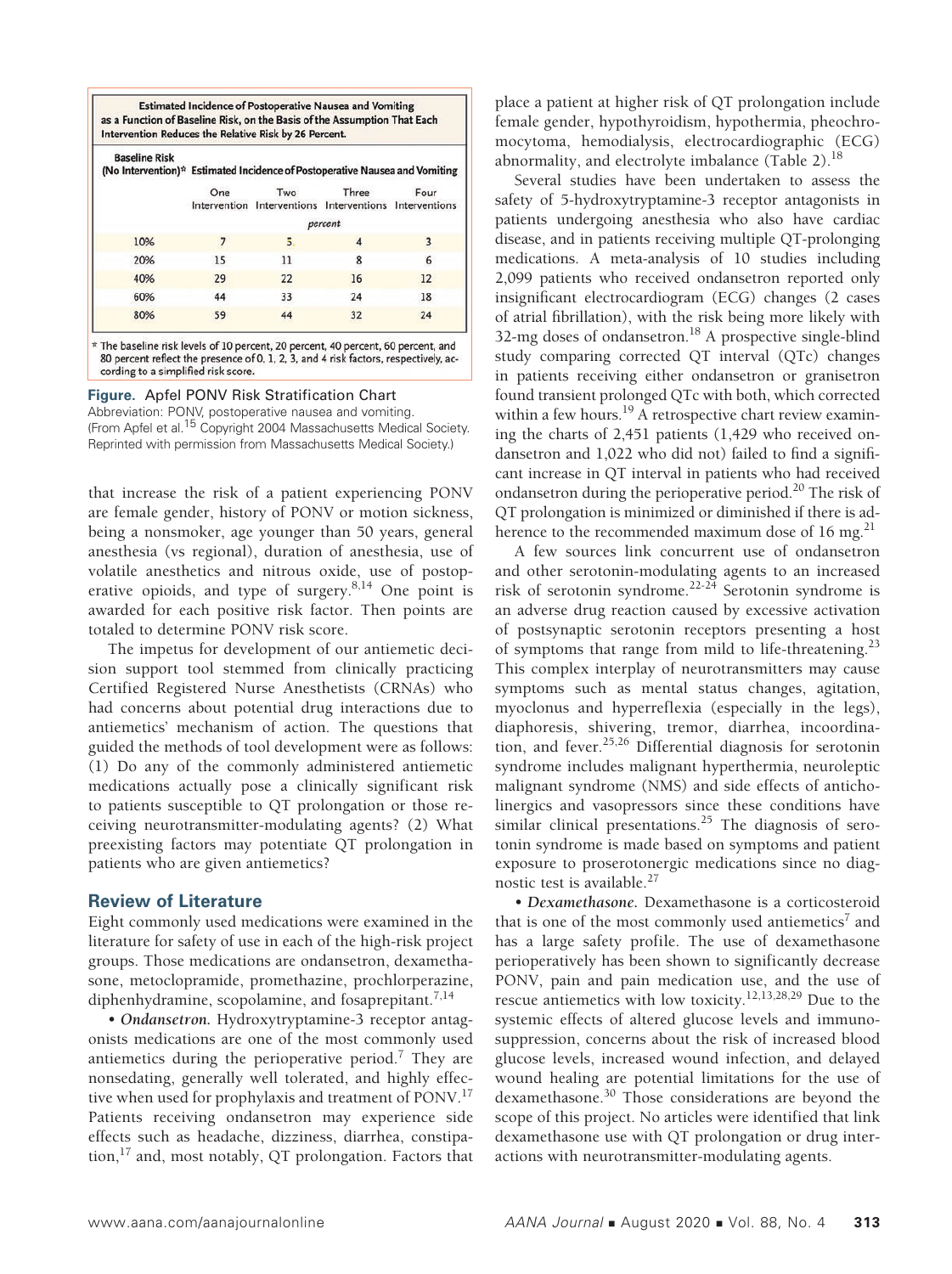| <b>Risk score</b> | <b>Prevalence</b><br>PONV, % | <b>Prophylaxis:</b><br><b>No. of antiemetics</b> | <b>Examples</b> <sup>a</sup>                                                           |
|-------------------|------------------------------|--------------------------------------------------|----------------------------------------------------------------------------------------|
| $\overline{0}$    | 9                            | $0 - 1$                                          | $±$ Ondansetron 4 mq                                                                   |
|                   | 20                           |                                                  | Ondansetron 4 mg<br>$±$ Dexamethasone 4 mg                                             |
| $\overline{2}$    | 39                           | $\overline{2}$                                   | Ondansetron 4 mg<br>+Dexamethasone 4 mg<br>$±$ Propofol infusion                       |
| 3                 | 60                           | 3                                                | Ondansetron 4 mg<br>+ Dexamethasone 4 mg<br>+ Propofol infusion<br>± Scopolamine patch |
| 4                 | 78                           | $\overline{4}$                                   | Ondansetron 4 mg<br>+ Dexamethasone 4 mg<br>+ Propofol infusion<br>+ Scopolamine patch |

**Table 1.** Stanford University Anesthesia Department PONV Guidelines Chart

Abbreviations: PONV, postoperative nausea and vomiting; +, plus.

aCombinations should be with drugs that have a different mechanism of action.

(From Base Prophylaxis on Risk Score table. Reproduced by permission of Ether, Stanford Department of Anesthesiology, Perioperative and Pain Medicine.<sup>16</sup>)

• *Diphenhydramine.* The antihistamine diphenhydramine may increase the risk of prolonged QT interval, $30,31$  especially when excessive doses are given. $31$ Diphenhydramine should be avoided in patients with congenital long QT syndrome (LQTS).<sup>31</sup> The critical dose limit for diphenhydramine is  $1$  g.<sup>32</sup> Perioperatively, patients may receive doses ranging from 6.25 to 50 mg once or every 4 hours as needed if PONV recurs. Anesthetists should administer minimal effective doses of diphenhydramine to patients with positive risk factors for prolonged QT interval (Table 2).

A case report of a 55-year-old dialysis recipient who received 50-mg doses of diphenhydramine as needed over 2 consecutive days showed that she experienced a prolonged QTc. Her QTc interval returned to baseline after the passing of 4 half-lives, with no clinical sequalae.32 No studies reviewed indicated potential drug interactions when diphenhydramine was administered in conjunction with an SSRI, SNRI, or MAOI.

• *Scopolamine.* Scopolamine is an anticholinergic drug applied as a transdermal patch that may be worn for up to 72 hours. No studies reviewed, nor the CredibleMeds website,<sup>31</sup> identified QT prolongation as a potential risk in conjunction with scopolamine administration. The use of scopolamine may be inappropriate for patients over the age of 65 years. $17,33$ 

Although no studies link a drug interaction between scopolamine and SSRI, SNRI, or MAOI medications, the provider should take special note of the patient receiving centrally acting medications and scopolamine. Considering the centrally acting nature of both antidepressants and scopolamine, this medication combination comes with a warning of an increased risk of mental status changes. The

| <b>Cardiac risk factor</b>  | <b>Other risk factor</b> |
|-----------------------------|--------------------------|
| <b>Bradycardia</b>          | Pheochromocytoma         |
| Atrioventricular block      | Hypokalemia              |
| Cardiac pauses              | Hypomagnesemia           |
| Takotsubo cardiomyopathy    | Hypocalcemia             |
| Heart disease               | Female gender            |
| Congenital long QT syndrome | Hypothyroidism           |
|                             | Hypothermia              |
|                             | Hemodialysis             |

**Table 2.** Factors That May Increase Risk of QT Prolongation<sup>12,28</sup>

administration of scopolamine may increase the risk of development of central anticholinergic syndrome.<sup>34</sup>

• *Metoclopramide.* Metoclopramide is a dopamine antagonist and gastrokinetic agent.<sup>34</sup> Patients who receive metoclopramide may be at increased risk of experiencing tardive dyskinesia and extrapyramidal effects, especially patients with Parkinson's disease.<sup>33</sup> Metoclopramide has a black box warning for the risk of tardive dyskinesia.<sup>30,35</sup> Concurrent use of metoclopramide and SSRIs, SNRIs, and MAOIs places patients at increased risk of side effects and a broader spectrum of potential side effects. For instance, the combination of metoclopramide and serotonin-modulating agents can result in extrapyramidal effects, serotonin syndrome, and NMS.<sup>30,36,37</sup>

CredibleMeds assigns a conditional risk of QT prolongation to the use of metoclopramide.<sup>31</sup> Based on these findings, metoclopramide should be avoided in patients with Parkinson's disease, congenital LQTS, or LQTS.

 •*Promethazine and Prochlorperazine.* Promethazine and prochlorperazine are phenothiazines. Although the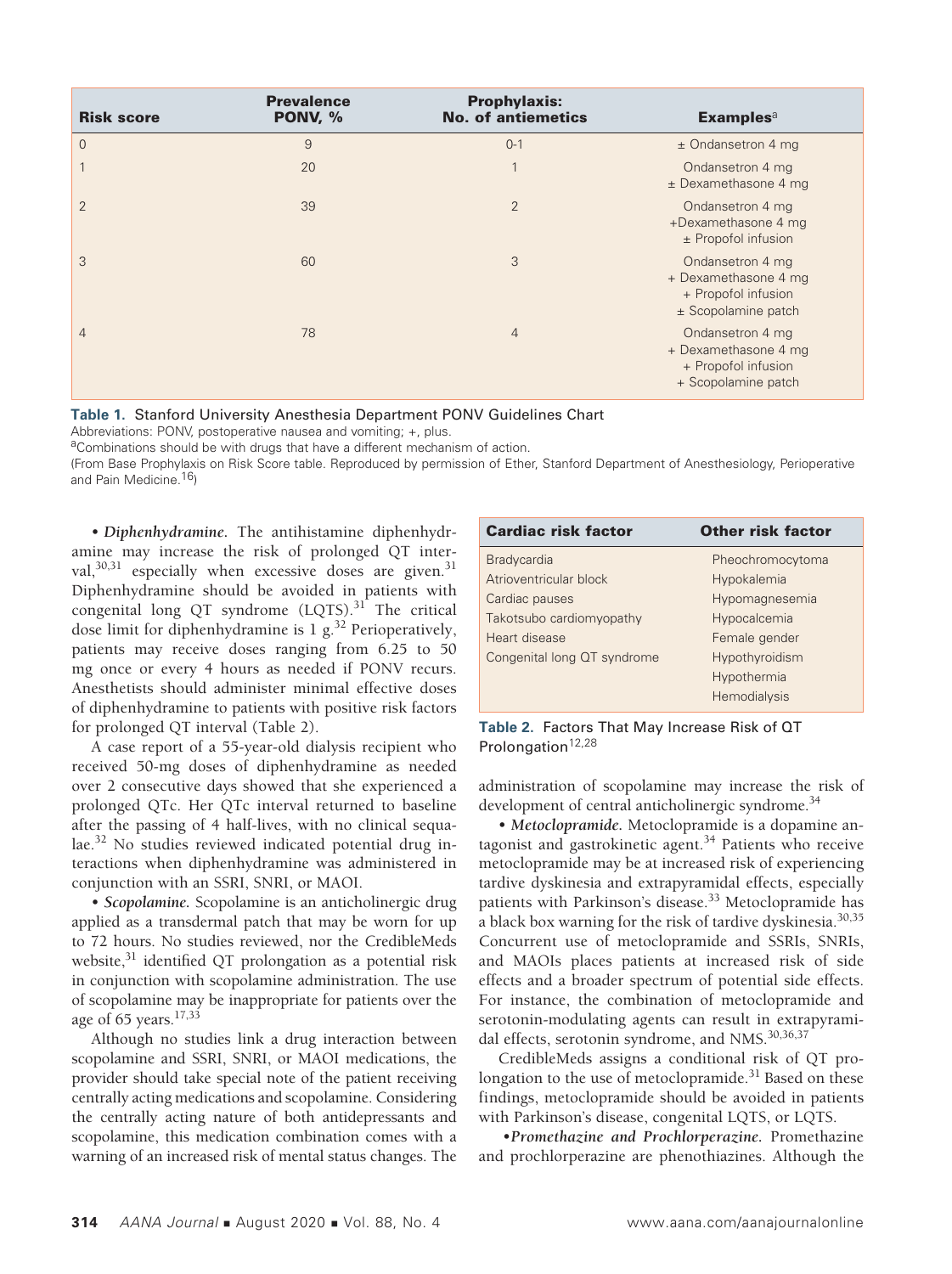pharmacodynamics of these 2 medications differs, resulting in variable desirable effects and undesirable side effects, they both may place patients at increased risk of experiencing extrapyramidal side effects. Phenothiazines are known to have antipsychotic, antiemetic, and sedative properties. Promethazine has antihistaminergic properties that may provide relief from nausea and vomiting. Prochlorperazine may be administered for its antipsychotic and antiemetic properties. Authors of a statistical analysis of drug interaction at serotonin receptors state that medications that act on any serotonin or monoamine oxidase receptors may play a role in serotonin syndrome.<sup>25</sup> Medications that affect more than 1 receptor also may increase this risk.<sup>25</sup> The concurrent use of phenothiazines with any of the following medications increases the risk of serotonin syndrome: cyclobenzaprine, meperidine, paroxetine, sertraline, methadone, tramadol, venlafaxine, fentanyl, and methylene blue. $14$ Several sources confirm that administration of phenothiazines increases the risk of serotonin syndrome. $25,26$ 

Promethazine and prochlorperazine may also increase a patient's risk to experience NMS.<sup>30</sup> The US Food and Drug Administration (FDA) defines *NMS* as a "potentially fatal symptom complex" with symptoms such as hyperpyrexia, muscle rigidity, altered mental status, and autonomic instability (irregular pulse or blood pressure, tachycardia, diaphoresis, and cardiac dysrhythmias).<sup>38</sup> The FDA reports increased risk of NMS with concurrent use of promethazine and antipsychotics, including prochlorperazine.<sup>38</sup>

CredibleMeds $31$  assigns a possible risk of prolongation of the QT interval with promethazine administration and states that promethazine has been found to increase QT intervals in some patients and that it could theoretically be dangerous for patients with congenital LQTS. Use in this population should be reserved to those for whom the benefits outweigh the risks.

Of note, the  $FDA^{38}$  has placed a black box warning on promethazine for the risk of tissue necrosis with administration by parenteral/superficial intramuscular injection and a black box warning on prochlorperazine for the risk of death in elderly individuals when prescribed as an antipsychotic.<sup>39</sup>

• *Fosaprepitant.* Approved for use in the United States in 2008, fosaprepitant is the parenteral formula of the neurokinin-1 receptor antagonist (NK1RA).<sup>40</sup> Because of its relatively recent introduction, there are few studies about the drug or its drug interactions. Fosaprepitant should be avoided in patients receiving cisapride or pimozide because of reports of life-threatening QT prolongation.<sup>24</sup> No studies reviewed to date list any serious drug interactions between an NK1RA and an SSRI, SNRI, or MAOI; nor do any mention QT prolongation as a potential side effect of fosaprepitant. A pooled analysis of 4 randomized controlled trials examined adverse

effects of antiemetic regimens in 3,280 patients receiving chemotherapy.33 The analysis examined the safety of 3 different antiemetic regimens all containing NK1RAs and found NK1RA drugs to be safe with very few cardiac side effects.<sup>41</sup> With simultaneous use of dexamethasone and fosaprepitant, the dose of dexamethasone should be decreased because of the risk of Cushing syndrome and immunosuppression developing.

### **Methods**

The first draft of the antiemetic decision tool was developed by the lead author (N.H.) based on findings from the literature review. The 8 previously discussed medications are listed in the tool, and guidelines for use of each medication in the project's selected high-risk populations are provided.

After the initial tool was developed, validation was sought from an expert panel. Experts were identified during the literature review via reference lists in publications on the project topic and by recommendation from a project collaborator. Experts had to be anesthesiologists, CRNAs, or pharmacists. Ideally, expert panel members had published on the topic of antiemetics. Anesthesia school faculty status and having expertise in the field of anesthesia or pharmacology were also recognized as qualifying criteria. Initially, 5 potential experts were sent an invitation by email. Nine rounds of invitations were sent out, with a total of 19 experts being invited. Experts were given 2 weeks to accept or decline the invitation. If experts declined or did not respond within 2 weeks, additional experts were invited. The invitation process continued until feedback was received from 5 experts. Five experts is the minimum number required for obtaining an affirmation response (AR) of  $0.78<sup>43</sup>$  The expert panel consisted of 4 CRNAs and 1 pharmacist (expert panel member biographies are available on request). Institutional review board approval was not required for this project.

The experts were provided with the project tool (final version shown in Table 3) and an evaluation form as well as the Apfel Risk Stratification Chart (Figure) and the Stanford PONV Guidelines Chart (Table 2). Experts were asked to complete the evaluation form by circling a "yes" response if they believed the guideline in the tool was accurate or a "no" response if they thought the guideline was inaccurate. Blank space was provided after the series of questions for each medication with the request to place any additional comments in the space.

# **Results**

During the expert panel's review of the antiemetic decision support tool, 2 experts had clarification questions about the tool, which were discussed via phone calls. Additional feedback was provided via email by 1 expert (evaluation form and expert panel feedback analyzation form available on request).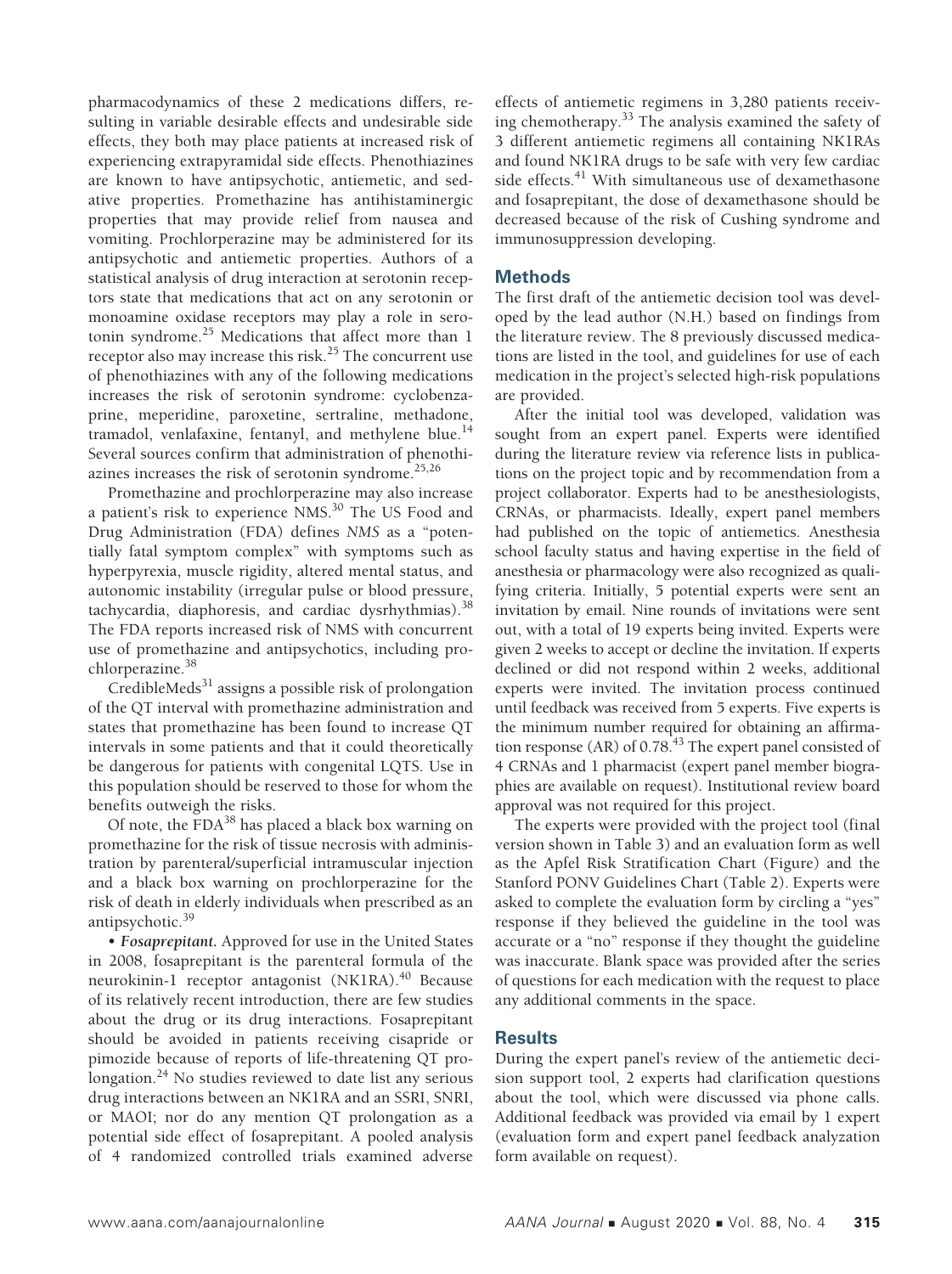

among all experts. The exceptions were the combination of ondansetron with SSRI/SNRIs (AR = 0.6), ondansetron with MAOIs (AR = 0.8), dexamethasone with SSRI/SNRIs  $(AR = 0.8)$ , and dexamethasone with MAOIs  $(AR = 0.8)$ .

The expert panel recommended several changes to the project tool. One expert recommended removing metoclopramide because of declining clinical use, and another recommended the addition of propofol to the tool. Tool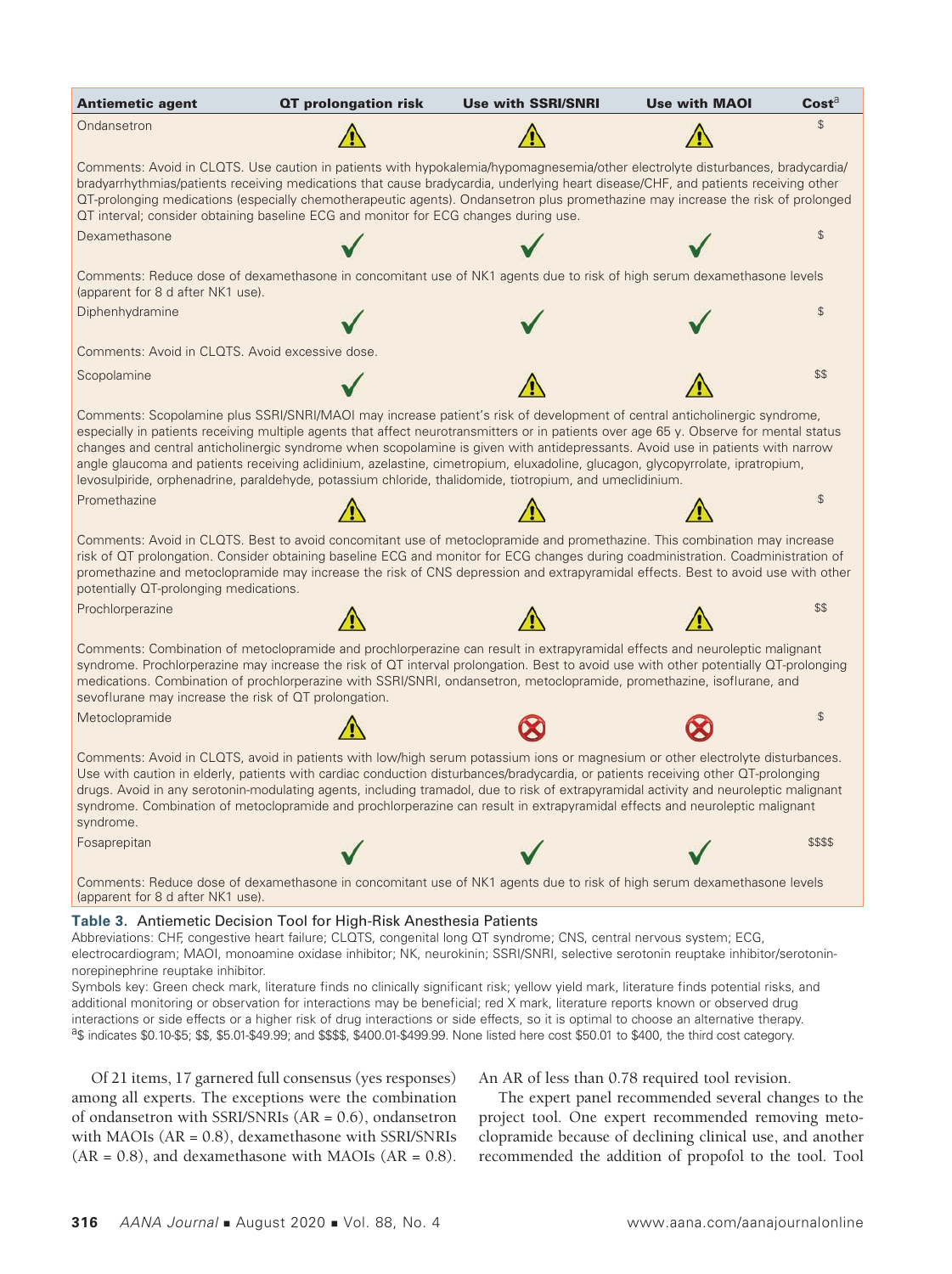adjustment such as these required a second review process.

The original guideline in the tool regarding ondansetron use by patients receiving SSRI/SNRI and MAOI drugs contained a green check mark, indicating no clinical concerns for this combination of medications. However, after analyzing expert panel feedback, the AR of this guideline was only 0.6. Additional literature searches confirmed the expert panel feedback, which resulted in this guideline receiving a yellow yield mark, indicating caution and increased observation for this patient population.

A tool development collaborator recommended that a cost valuation also be assigned to each medication. Table 3 denotes the associated cost of medication at the time of publication.44

# **Discussion**

The goals of this project were to answer questions regarding the safe use of antiemetics in at-risk populations and to provide evidence-based guidelines in a quickly accessible format to anesthetists working in the fast-paced perioperative environment. Access to decision support tools that can help decrease mental burden can be especially helpful in fast-paced, stressful environments.

Anesthetists unfamiliar with the most up-to-date research on this topic may find this antiemetic decision tool helpful during clinical practice. Student registered nurse anesthetists and anesthesia residents may find it quite assistive as they are learning a high volume of material in a short period. Perioperative nurses may find the tool helpful while checking the safety of administering a newly prescribed medication to patients before and after surgery. Last, clinicians prescribing antiemetics to obstetric, oncologic, and neurologic patients may find it helpful since they also manage patients who commonly fall into the examined populations.

# **Conclusion**

Anesthetists have many factors to consider when developing a PONV regimen for patients. The medical history, operative and anesthetic details, and the entire pharmacologic regimen play a role in patient outcomes. When considering the risk of side effects, drug interactions, and adverse drug events, the provider must keep the role of polypharmacy in mind. This project highlights the importance of an anesthetist's pharmacologic knowledge, recognition of medications that may increase the risk of serotonin syndrome, and prevention of other adverse drug events.

The perioperative course is brief and fast paced. Tools and guidelines that can be quickly accessed can be helpful to anesthetists during this time. This antiemetic decision support tool can provide anesthetists with evidence-based information to help guide their clinical decisions regarding PONV management, resulting in the safest and most cost-effective care.

#### **REFERENCES**

- 1. Hall M, Schwartzman A, Zhang J, Liu X. Ambulatory surgery data from hospitals and ambulatory surgery centers: United States, 2010. National Health Statistics Report No. 102. National Center for Health Statistics; 2017. Accessed July 13, 2019. https://www.cdc.gov/nchs/ data/nhsr/nhsr102.pdf
- 2. Jassal D. Perioperative cardiac management. *Medscape.* Updated February 4, 2019. Accessed July 13, 2019. https://emedicine.medscape. com/article/285328-overview
- 3. Pratt LA, Brody DJ, Gu Q. Antidepressant use among persons aged 12 and older: United States, 2011-2014. National Center for Health Statistics Data Brief No. 283. National Center for Health Statistics; 2017. Accessed July 13, 2019. https://www.cdc.gov/nchs/data/databriefs/ db283.pdf
- 4. Grif Alspach J. The checklist: recognize limits, but harness its power. *Crit Care Nurse.* 2017;37(5):12-18. doi:10.4037/ccn2017603
- 5. Newkirk JD. Preventing surgical mishaps: using surgical checklists. *Clin Plast Surg.* 2013;40(3):475-487. doi:10.1016/j.cps.2013.04.011
- 6. Martin DP. *Operating Room Safety Practical Tips and Pearls for Improving Operating Room Safety: Paul Lorhan, MD, Memorial Lecture* [DVD]. University of Kansas Medical Center. 66th Annual Postgraduate Symposium on Anesthesiology; April 2, 2016.
- 7. Cao X, White PF, Ma H. An update on the management of postoperative nausea and vomiting. *J Anesth.* 2017;31(4):617-626. doi:10.1007/ s00540-017-2363-x
- 8. Gan TJ, Diemunsch P, Habib AS, et al. Consensus guidelines for the management of postoperative nausea and vomiting. *Anesth Analg.*  2014;118(1):85-113. doi:10.1213/ANE.0000000000000002
- 9. Lee YZ, Lee RQ, Thinn KK, Poon KH, Liu EH. How patients fare after anaesthesia for elective surgery: a survey of postoperative nausea and vomiting, pain and confusion. *Singapore Med J.* 2015;56(1):40-46. doi:10.11622/smedj.2015008
- 10. Metaxari M, Papaioannou A, Petrou A, Chatzimichali A, Pharmakalidou E, Askitopoulou H. Antiemetic prophylaxis in thyroid surgery: a randomized, double-blind comparison of three 5-HT3 agents. *J Anesth.* 2011;25(3):356-362. doi:10.1007/s00540-011-1119-2
- 11. Dabu-Bondoc S, Vadivelu N, Shimono C, et al. Intravenous dextrose administration reduces postoperative antiemetic rescue treatment requirements and postoperative care unit length of stay. *Anesth Analg.* 2013;117(3):591-596. doi:10.1213/ANE.0b013e3182458f9e
- 12. Feroci F, Rettori M, Borrelli A, Lenzi E, Ottaviano A, Scatizzi M. Dexamethasone prophylaxis before thyroidectomy to reduce postoperative nausea, pain, and vocal dysfunction: a randomized clinical controlled trial. *Head Neck.* 2011;33:840-846. doi:10.1002/hed.21543
- 13. Koh IJ, Chang CB, Lee JH, Jeon Y-T, Kim TK. Preemptive lowdose dexamethasone reduces postoperative emesis and pain after TKA: a randomized controlled study. *Clin Orthop Relat Res.*  2013;471(9):3010-3020. doi:10.1007/s11999-013-3032-5
- 14. Feinleib J, Kwan LH, Yamani A. Postoperative nausea and vomiting. UptoDate. Updated March 3, 2020. Accessed March 24, 2019. https://www.uptodate.com/contents/postoperative-nauseaand-vomiting?search=%22Postoperative%20Nausea%20and%20 Vomiting%22&source=search\_result&selectedTitle=1~72&usage\_ type=default&display\_rank=1
- 15. Apfel CC, Korttila K, Abdalla M, et al; for the IMPACT Investigators. A factorial trial of six interventions for the prevention of postoperative nausea and vomiting. *N Engl J Med.* 2004;350(24):2441-2451. doi:10.1056/nejmoa032196
- 16. PONV prophylaxis guidelines. Stanford Medicine Resources for Anesthesia Research and Education. January 30, 2014. Accessed June 12, 2020. http://ether.stanford.edu/policies/PONV\_prophylaxis\_guidelines.html
- 17. Kaye AD, Cornett EM, Chalabi J, et al. Pharmacology of antiemetics: update and current considerations in anesthesia practice. *Anesthesiol Clin.* 2017;35(2):e41-e54. doi:10.1016/j.anclin.2017.01.003
- 18. Brygger L, Herrstedt J; for Academy of Geriatric Cancer Research. 5-Hydroxytryptamine3 receptor antagonists and cardiac side effects. *Expert Opin Drug Saf.* 2014;13(10):1407-1422. doi:10.1517/147403 38.2014.954546
- 19. Ganjare A, Kulkarni AP. Comparative electrocardiographic effects